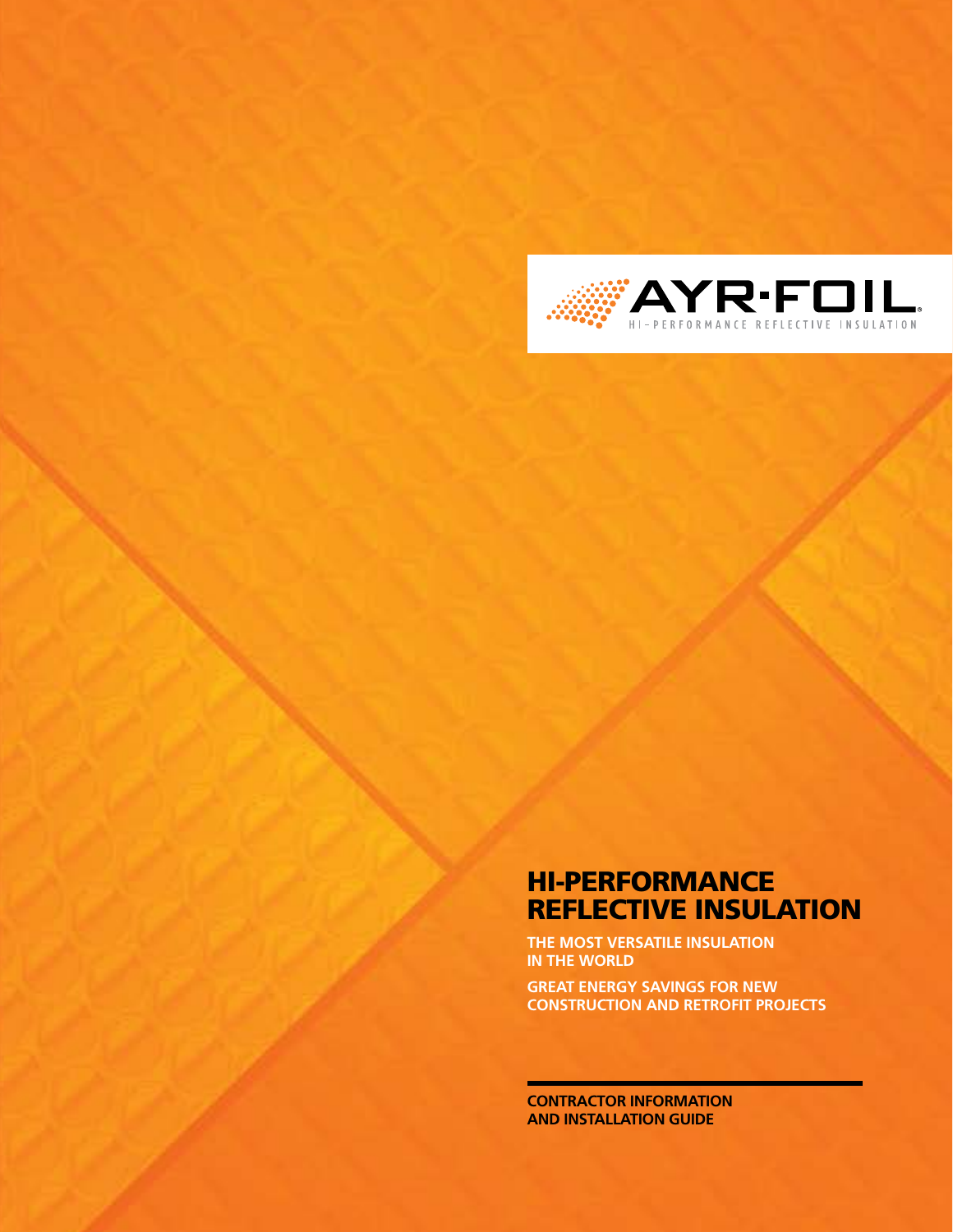# TABLE<br>OF **CONTENTS**

**AYR-FOILTM** (by **RESISTO**, a division of **SOPREMA CANADA INC.**) is a Canadian manufacturer fully committed to designing, manufacturing, and marketing reflective insulation and radiant barrier products.

Our state of the art manufacturing plant is the most versatile in the industry. Custom widths up to 99 inches wide are available to meet your special needs.

Our technicians have developed specific installation methods for residential, commercial, industrial, agricultural and HVAC applications. Our products have been tested by independent laboratories to meet most North American building code requirements.

The design of **AYR-FOILTM** Reflective Insulation products provide them with R-values ranging from R-4 to R-16 depending on the installation method used and the direction of the heat flow.

#### **AYR-FOILTM's mission**

- To promote the use of reflective insulation and radiant barriers.
- To educate contractors and end users on the remarkable properties of **AYR-FOILTM**'s products and provide accurate information on their R-values and performance.
- To diversify our product line and develop new markets.
- The **RESISTO** organization is committed to fully meeting the requirements of existing and future customers.

**We are there to help you! Feel free to contact us.**

Toll free: 1 877 478.8408 Fax: 1 819 478.0199 info@ayr-foil.com **www.resisto.ca www.resisto.us**



## **The most versatile insulation in the world !**

| Product description                                            | 3<br>5 |
|----------------------------------------------------------------|--------|
|                                                                |        |
| Definitions: reflective insulation, radiant barriers, R-values |        |
| Residential and commercial applications                        | 7      |
| Insulating a metal bulding                                     | 11     |
| Post frame and pole building construction                      | 12     |
| Metal buildings                                                | 13     |
| Radiant barriers for attics                                    | 15     |
| Plumbing and HVAC applications                                 | 16     |
| Radiant floor applications                                     | 19     |
| Other applications                                             | 20     |
| Data sheets                                                    | 22     |
| Installation and safety tips                                   | 23     |
| Benefits of using AYR-FOIL™ products                           | 24     |
| List of great characteristics and properties                   | 25     |
| Tests and certifications                                       | 26     |
| FAQ                                                            | 26     |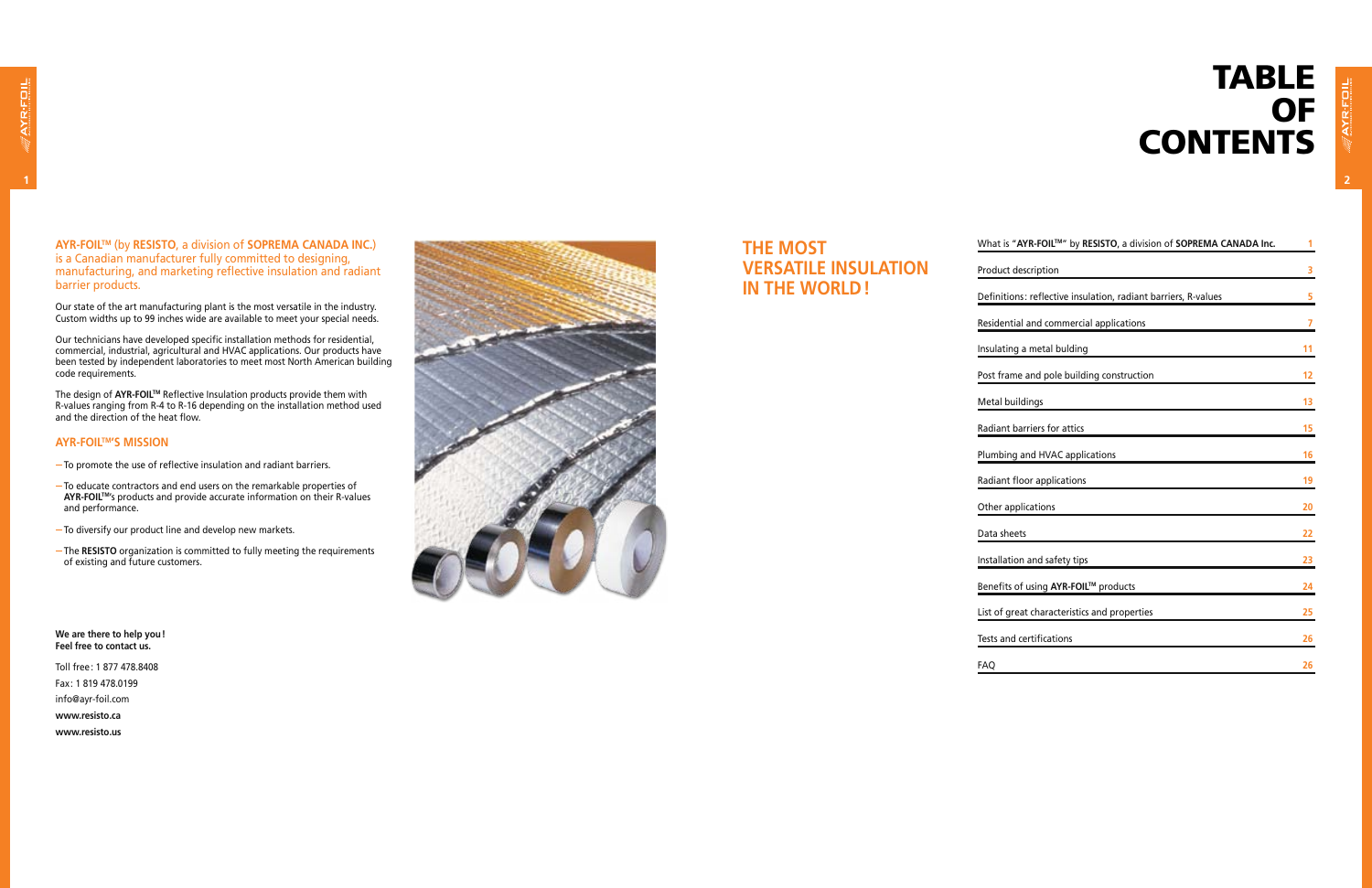#### **AYR-FOILTM A2A –M2M**

Reflective surface Polyethylene bubble Polyethylene Polyethylene bubble Reflective surface

#### **AYR-FOILTM A2V  –M2 V**

Reflective surface Polyethylene bubble Polyethylene Polyethylene bubble White polyethylene (UV protected)

#### **AYR-FOILTM A1V –M1V**

Reflective surface Polyethylene bubble White polyethylene (UV protected)

#### **AYR-FOILTM A1A–M1M**

Reflective surface Polyethylene bubble Reflective surface

(30 cm x 7.6 m) **WRFOI** 









#### **AYR-FOILTM CA2 P**

Protective coating Reflective surface Polyethylene bubble Polyethylene Polyethylene bubble Clear polyethylene

#### **Availa ble si zes**

**96" x 125'** (2.4 m x 38.1 m)

**72" x 125'** (1.8 m x 38.1 m)

**48" x 125'** (1.2 m x 38.1 m)

**24" x 125'** (61 cm x 38.1 m)

**16" x 62.5'** (40.6 cm x 19 m)

**48" x 25'** (1.2 m x 7.6 m)

**24" x 25'** (61 cm x 7.6 m) **16" x 25'** (40.6 cm x 7.6 m) **12" x 25'**

> **6" x 25'** (15 cm x 7.6 m)

**2" x 25'** (5 cm x 7.6 m)

Other sizes are offered,

contact us.

All products are available with a 1" or 2" **staple tab** and /or 1" **quick seam tape** .

#### **Radiant barriers**

**Aluminum foil – aluminum foil** Perforated or not

**Aluminum foil  – Kraft Pa per** Perforated or not

(All radiant barriers are available in 50" (1.27 m) x 250' (76.2 m) rolls.)

\* Other products and sizes are available, contact us.

#### **Pre -fa bricated insulation kit**

**Water heater kit** (40 or 60 gallons)

#### **AYR-FOILTM ta p e to seal seams**

**aluminum foil ta p e**

2" x 30' 2" x 150'

**White vin y l ta p e or white polyester ta p e**

2" x 300'

**Reflecti v e metali zed ta p e**

2" x 30' 2" x 150'

# **OTHER PRODUCTS**

\* Other formats and types of tapes. contact us.

# PRODUCT DESCRIPTIONS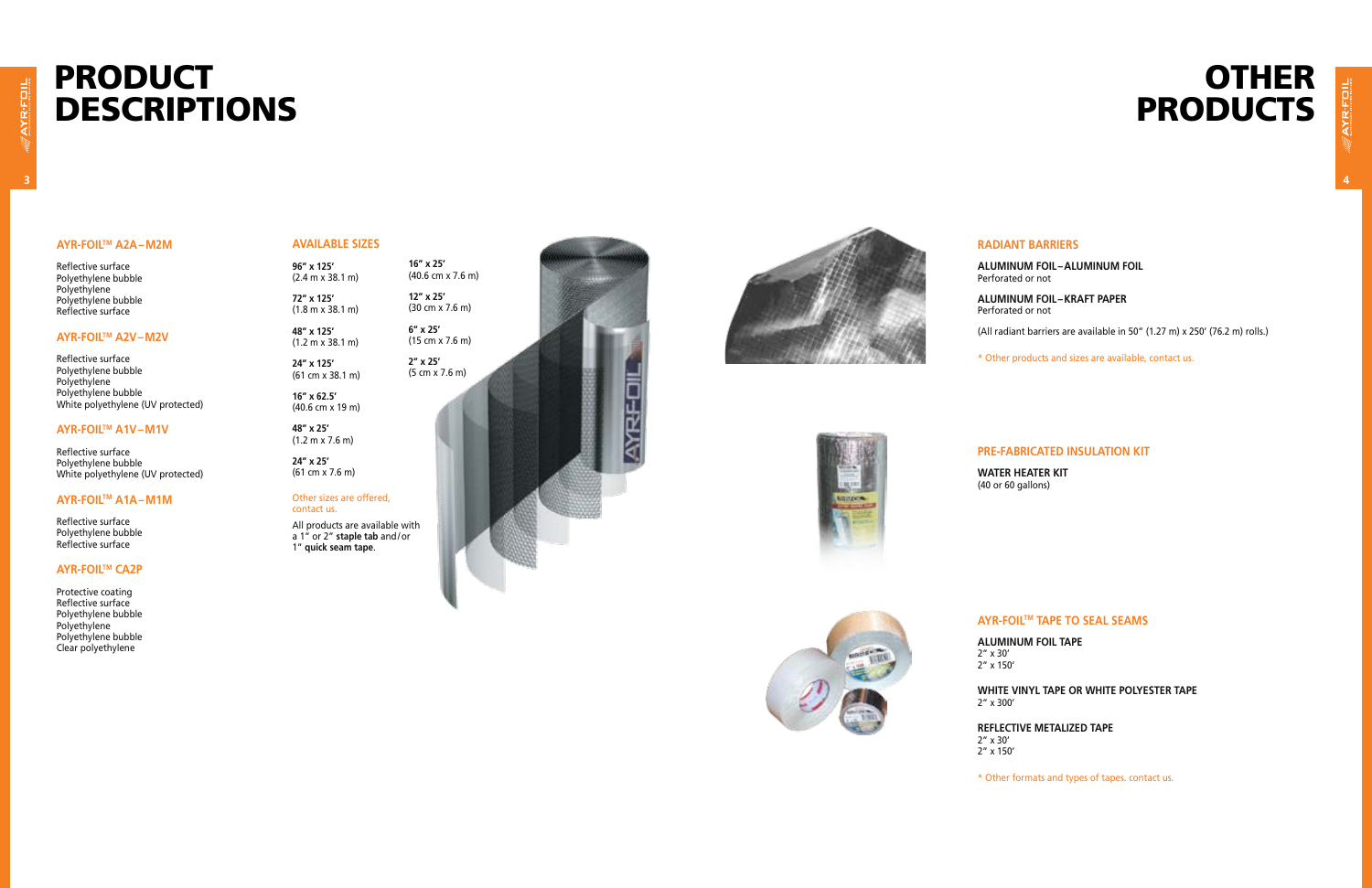

# Definitions Reflective Insulation Radiant Barriers R-Values

#### **How does it work  ? Why use it   ?**

Before you decide which product you need and how it needs to be installed, it is important to understand the difference between a reflective insulation system and a radiant barrier.

#### **Definition of a reflecti v e insulation s ystem and a radiant barrier (Source : RIMA) :**

Reflective insulation is thermal insulation composed of enclosed air spaces sandwiched between one or more low emittance materials. A radiant barrier system specifies that the reflective material facing an open air space. The main difference between the two is that a reflective insulation system has a measurable R-value.

By definition, this means that our **AYR-FOIL**™ bubble products are reflective insulation systems because they already have an enclosed air space sandwiched between the outer layers. Radiant barriers are typically products such as aluminium-aluminium or aluminium-kraft paper. These products can also be reflective insulation systems if their foil side is facing an enclosed air space.

**AYR-FOIL™** reflects the sun's rays (infra-red) in the hot summer months. It also retains interior heat and helps to reduce or eliminate potentially damaging ice dams and condensation during the winter months.

With its **AYR-FOILTM** products, RESISTO is committed to develop the use of bubble foil insulation. This is why you will find a lot more info on bubble-foil products than laminated foil in this installation guide.

> R-values are commonly used to rate the thermal resistance and effectiveness of insulating materials. When properly installed, **AYR-FOIL**™ has a good R-value, which effectively resists heat transfer through thermal conduction. Because it acts as a radiant energy barrier **AYR-FOILTM** is superior to other mass insulation products with the same R-values. In addition to ensuring exceptional indoor comfort, **AYR-FOIL™** stands out by its ability to provide superior energy savings.

**AYR-FOILTM** is a 5/16" or 3/16" thick, multi-layer, reflective insulation available in rolls of various widths and lengths. Two outer layers of reflective material reflect up to 97% of radiant heat. Each reflective surface is bonded to a tough layer of polyethylene for strength. Two inner layers of insulating bubble pack resist conductive heat flow while a centre layer of polyethylene gives **AYR-FOILTM** high reliability and strength.

Radiant heat, the major source of heat transfer, is energy in the form of infrared rays. It travels at the speed of light, even through a vacuum, and is either trans mitted through, absorbed into or reflected by any material it comes in contact with. Air, water, and glass, for example, transmit visible light to varying degrees. A white surface such as snow reflects it; while a black surface absorbs it. **AYR-FOILTM** reflective insulation reflects up to 97% of radiant energy.



#### **W hat are R-values  ?**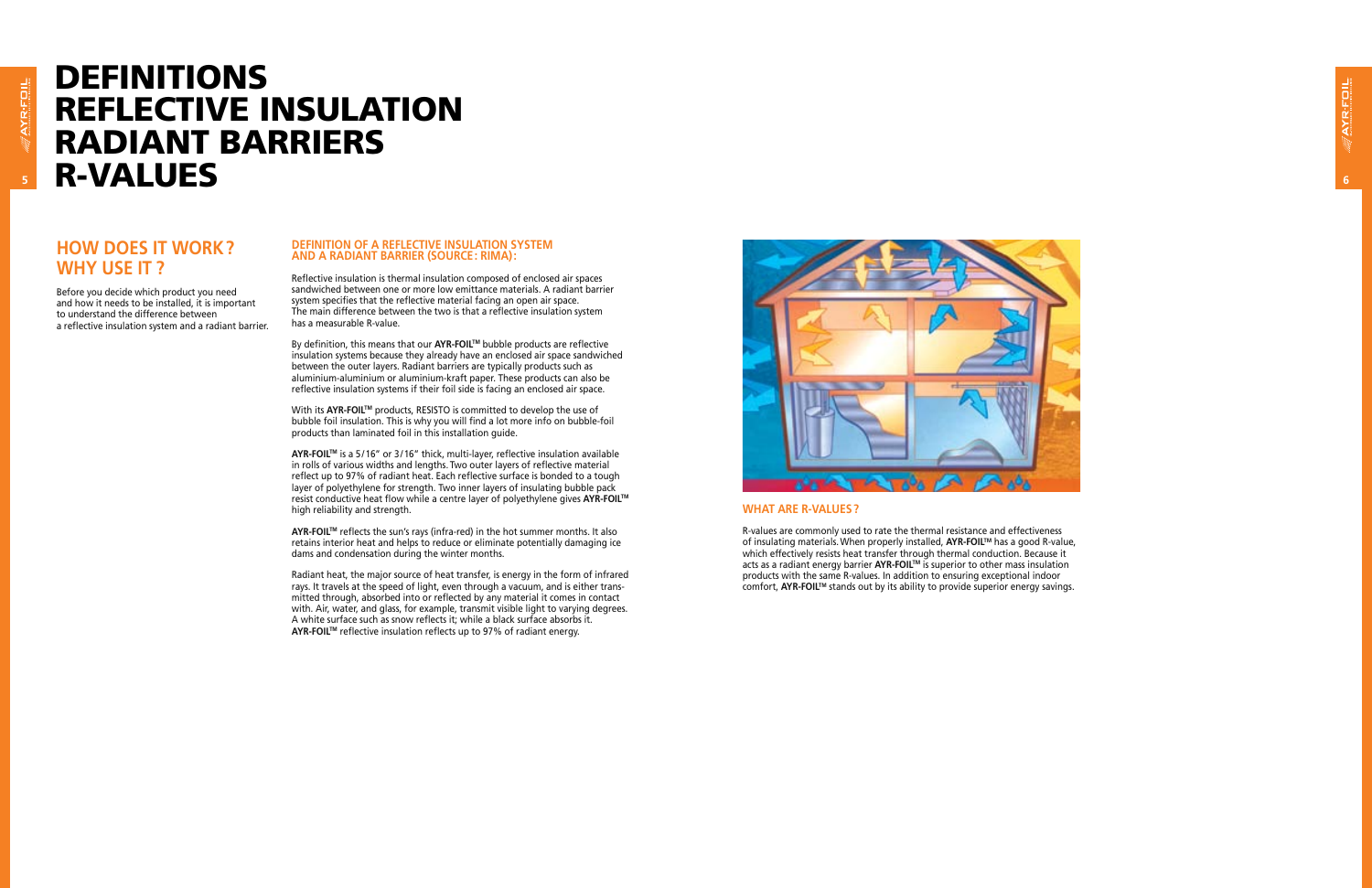# **CRAWL<br>SPACES**



\*To avoid condensation problems, do not install fibrous insulation between the joists during cold weather.

# Insulating vapour barrier for walls and ceilings



**R-21 1" rigid insulation and AYR-FOILTM A2A**

**Install wood strapping on the AYR-FOIL™ perpendicular to the joists.**

**R-12.5 AYR-FOILTM A2A**

#### 1

**Make sure there is no fibrous insulation between the floor joists.**

#### 2

- The R-value includes the **AYR-FOILTM A1V** and the enclosed air space adjacent to the walls and ceiling.
- $-$  Is a very robust, certified vapour barrier that increases the long-term effectiveness of fibrous insulation.
- Prevents air infiltration.

**Staple AYR-FOILTM under the floor joists. Be sure to seal it well around the perimeter joist as close as possible to the top corner.**

#### <u>3</u>

Seal all the seams with AYR-FOIL™ ALUMINUM TAPE.

#### **TO increase the R-value :**

#### 4

#### 5

Staple the AYR-FOIL<sup>™</sup> A1V to the studs with the **white side facing the fiberglass (reflective side facing in) every 16" (40.6 cm) c / c. Do not overlap the materials.**

**Nail the rigid insulation to the strapping according to the manufacturer's recommendations. Make sure the air space between the foil and the rigid insulation is properly sealed.**

As with walls, the AYR-FOIL™ and strapping can **be installed first. AYR-FOIL™ can support the attic insulation. Simply install the fibrous insulation over the AYR-FOILTM between the rafters.**

**of Ceilings**

#### **ADDS R-4.5 TO THE R-VALUES of walls ADDS R-3.8 ADDED TO THE R-VALUES**   $-$ **DRYWALL Wood strapping (air space) AYR-FOILTM A1V 2" x 4" or 2" x 6" (5 cm x 10 cm or**

**5 cm x 15 cm) with fibreglass in the middle**

**Regular outside finish**

- Prevents cold floors
- $-$  Increases the R-value
- Prevents insects and rodents from building nests
- Prevents ground moisture from causing dry rot

#### **Walls**

### 1

**Make sure the fiberglass is installed correctly between the studs.**

### 2

3

Seal the seams with AYR-FOIL<sup>™</sup> REFLECTIVE TAPE.

#### **Ceilings**

## 1

### **installation method installation method**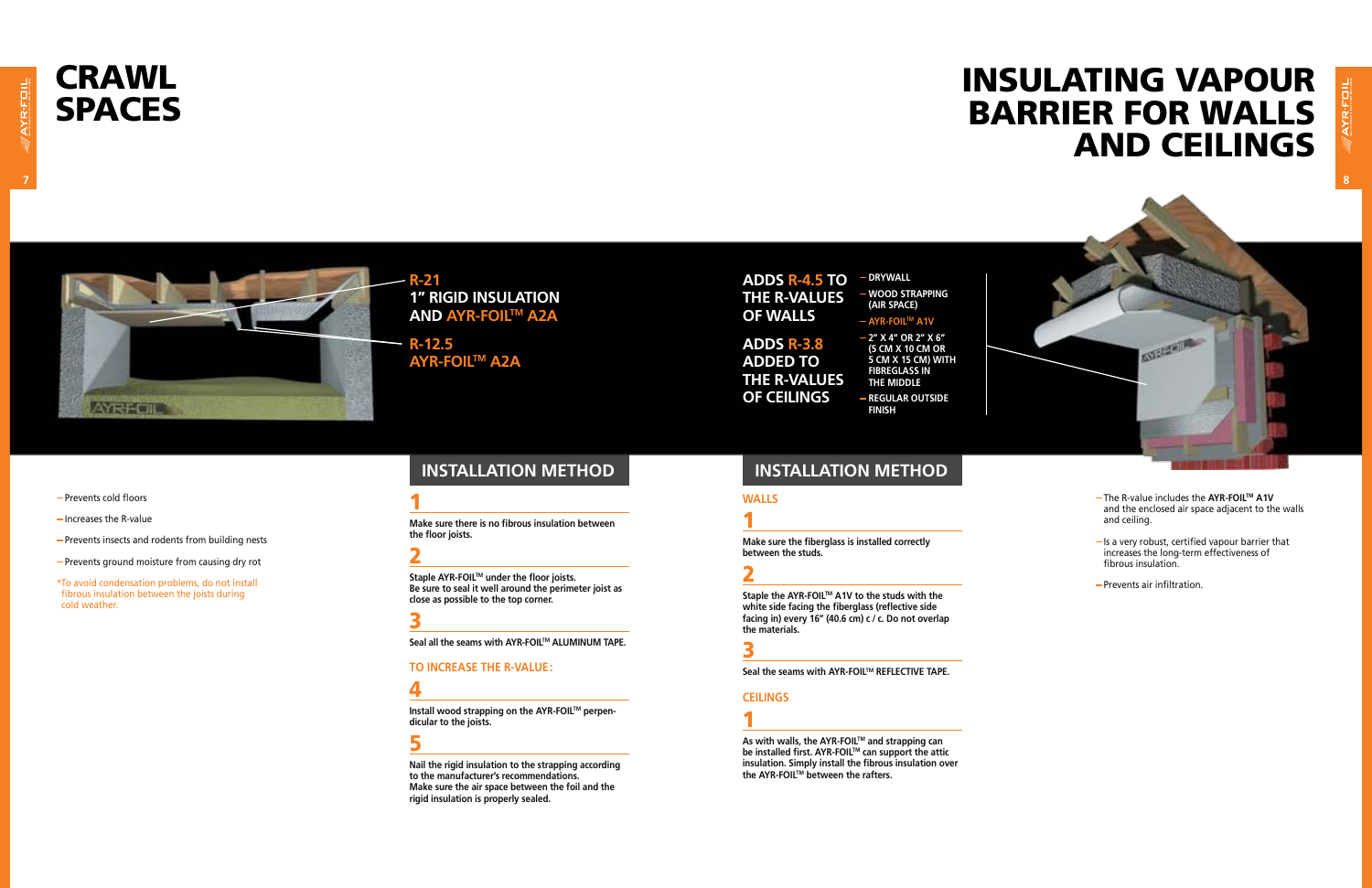# **INTERIOR<br>RETROFITS**

**MA added Wood strapping AYR-FOILTM A2A Wood strapping**  $-$ **DRYWALL** 







- **AYR-FOILTM** can be installed on both sides of concrete block walls. Make sure that the **AYR-FOILTM** is installed on the warm side of the wall assembly in colder climates.
- The insulation system is very effective and airtight.
- The insulation system term boasts long-term stability.
- \* Other installation methods are possible.

#### **AYR-FOILTM** can be installed on any kind of surface.

- Contains no hazardous materials.
- Prevents heat loss by conduction, convection and radiation.

**SYPHAIR** 

 $-Is$  an excellent vapour barrier.

**Adds R-7.5 To the Rvalues of walls and ceilings**

1

**Make sure that the surface is level and dry. Seal all cracks prior to installing the product. If there is an existing vapour barrier, perforate it at several places to prevent the build up of moisture between two vapour barriers.**

2

**Install the first layer of wood strapping every 16" (40.6 cm) c/c.**

### <u>3</u>

**Staple the AYR-FOILTM A2A to the wood strapping without overlapping it. Seal the seams with AYR-FOILTM REFLECTIVE TAPE.**

#### 4

**Install the second layer of strapping and the drywall.**

**Adds R-14 to the Rvalue of the wall**

#### **material added**

#### 1

**Attach the rigid insulation temporarily to the concrete blocks.**

## 2

**Screw the first layer of metal strapping to the wall through the rigid insulation.**

#### <u>3</u>

- **Concrete blocks (or foundation walls)**
- **Rigid insulation 1" (2,5 cm)**
- **Strapping (air space)**
- **AYR-FOILTM A2A**
- **Strapping (air space)**
- $-$ **DRYWALL**
- **installation method installation method**

**Attach the AYR-FOILTM A2A to the metal strapping using double-sided tape.**

#### 4

Seal the seams with AYR-FOIL<sup>™</sup> ALUMINUM TAPE.

## 5

**Install the second layer of strapping and the drywall according to the manufacturer's recommendations.**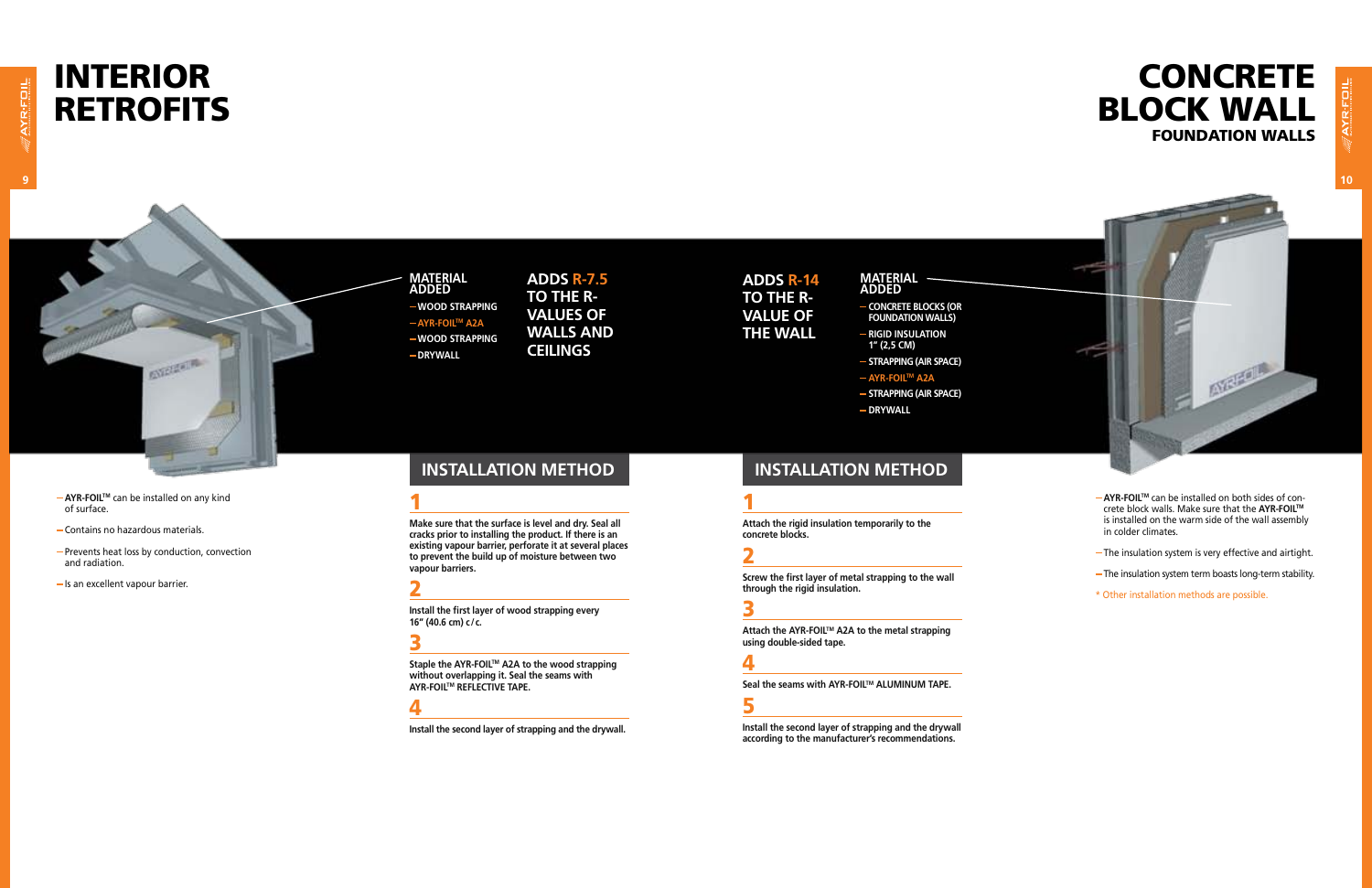

#### **THE BEST REFLECTIVE INSULATION FOR METAL BUILDINGS AND POST FRAME AND POLE BUILDINGS**

- Quick and easy to install.
- Reduces condensation and energy costs.
- Reduces heat gains indoors.
- Protects livestock.
- Available in custom widths up to 98" (2.5 m) with staple tabs.

- Available with staple tabs or quick seam double-sided self-adhesive tape for quick installation.
- UV resistant.



#### **Th e best insulation for metal buildings**

Whether for a new metal building or a retrofit, many different methods can be used to insulate metal buildings. Of course, the R-values will depend on the installation method used. Even though a number of installation methods are presented in this Guide, we recommend that you contact our specialists. They can help you select the best system for your needs and measure the R-value of your building.

#### **AYR-FOIL™ REFLECTIVE INSULATION PR**

- Are quick and easy to install.
- Reduce condensation, air infiltration, and energy costs.
- Reduce inside heat gains and provide an excellent R-value.
- Protect livestock.
- Are reliable, long-lasting vapour barriers.
- Prevent condensation and are not affected by mold.
- Can be installed on the interior or exterior of structures, over existing insulation.
- $-A$ re available in rolls up to 8' (2.5 m) wide.
- Are easy to clean and provide a good-looking finish.



Unroll the AYR-FOIL™ A2V, white side facing the **outside of the structure and the strapping the inside of the building. Staple it to the strapping every 4" (10 cm). Rust resistant staples must be used.** 

# Insulatin g **A METAL<br>BUILDING**

**AYR-FOILTM** helps to solve or limit two of the major problems associated with post frame buildings. The reflective side of **AYR-FOILTM**'s prevents temperature increases providing a more comfortable environ ment for workers and livestock. In addition, the air bubbles reduce condensation problems. Further more, the white polyethylene side is easy to clean and has a bright shiny finish.

#### **Benefits**

- $-$  Is an excellent vapour barrier.
- $-Is$  an effective sun screen that prevents farm buildings from overheating and protects the livestock.
- Has a clean and washable finish.
- Eliminates condensation problems
- Is UV resistant

### **installation metho**

## 1

**Install wood strapping on the wood or metal struc ture. In general, 1" x 3" wood strapping is ideal.**

#### 2

**Other strapping systems may also be used.**

#### <u>3</u>

#### 4

**Seal seams with 2"-wide (5 cm) AYR-FOILTM WHITE VINYL TAPE.**



# POST FRAME<br>AND POLE **BUILDINGS**

**AYR-FOILTM A2A**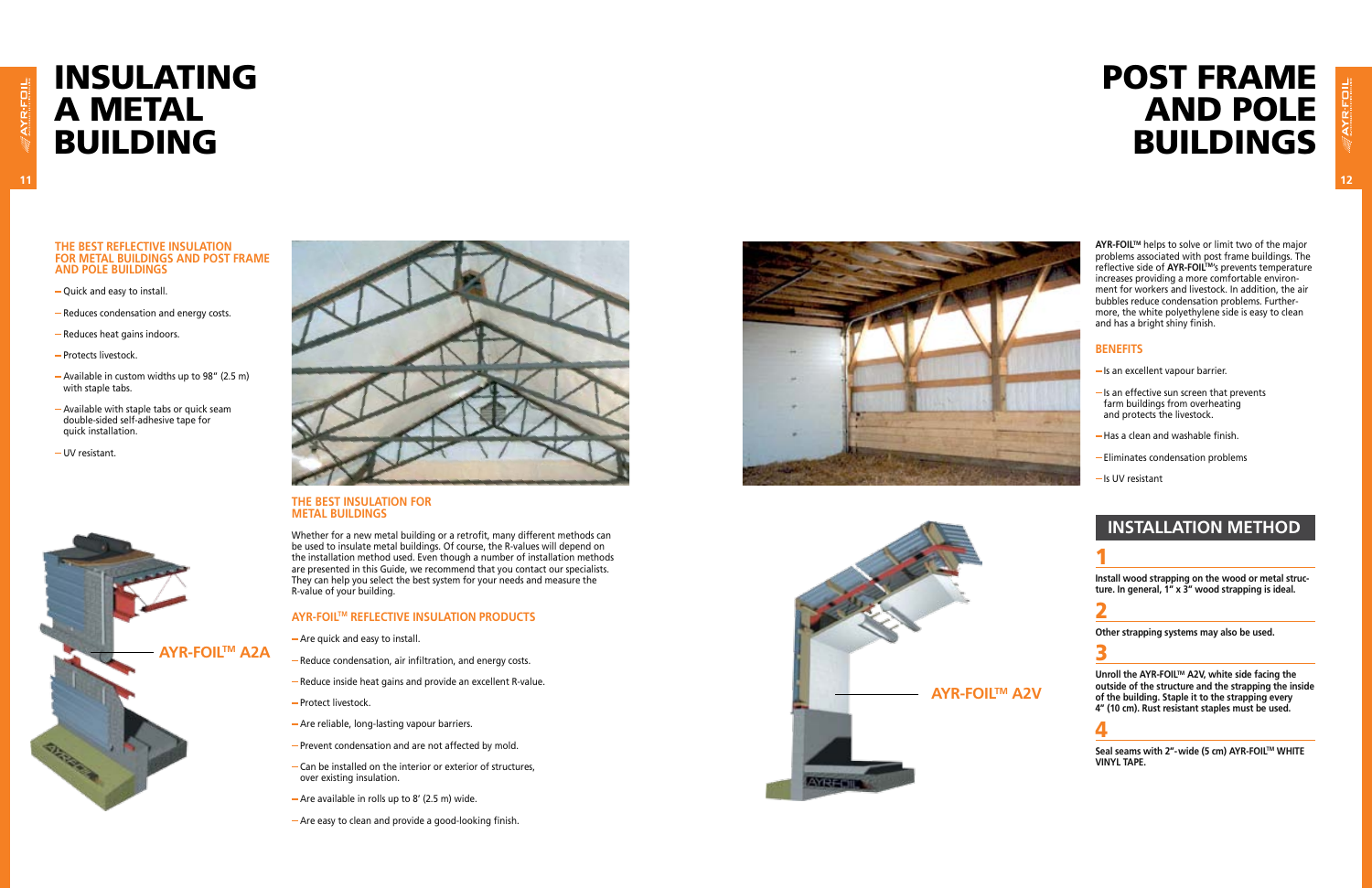#### **METAL walls**

**AYR-FOILTM A2A** or **A1A** can be used to insulate metal buildings and provide R-values of up to R-8 and R-10 respectively.

#### 1

**Pull tight when unrolling the foil. Seal seams using AYR-FOIL™ TAPE or AYR-FOIL™ QUICK SEAM TAPE (double-sided).**

**Start at end of purlins.** 

#### 2

**Attach foil securely.**

### <u>3</u>

#### 4

**Attach the thermal block on top of the foil.**

**Seal seams using AYR-FOIL™ TAPE or AYR-FOIL™ QUICK SEAM TA PE (double-sided).**

#### 5

**Install metal roofing using the customary method.**

#### **METAL roof**

**AYR-FOILTM** is perfect for insulating roofs and provides an R-10 value, using either the purlin, or drape method.

### **PURLIN METHO**

### 1

**Start at end of purlins.** 

**Seal seams using AYR-FOIL™ TAPE or AYR-FOIL™ QUICK SEAM TA PE (double-sided).**

#### 2

**Attach foil securely. Pull tight when unrolling the foil.**

#### 3

#### 4

**Attach the thermal block on top of the metal foil.**

#### 5

**Install the metal roofing using the customary method.**

#### **Retrofitting METAL buildings**

Pre-cut lengths of AYR-FOIL™ that span eave-to**eave, up and over the ridgeline.**

It is easy to obtain an R-19 value with **AYR-FOILTM A2 V** or **A2A** Reflective Insulation products when they are installed over existing fibreglass\*.

**Begin at one eave by laying the AYR-FOIL™ flat on the roof. Unroll toward the ridge and continue down to the other side.**

#### <u>3</u>

1

**Start at end of purlins.** 

2

Lay the next course of AYR-FOIL<sup>™</sup> parallel to the **first. If using tap products, make sure the square edge faces the tab edge of the previous course of AYR-FOILTM .**

**Attach foil securely.**

#### 3

**To ensure proper ventilation, vents (ridge, gable, soffit, etc) should not be covered with AYR-FOIL™ insulation.** 

#### 4

**Attach the thermal block on top of the metal foil.**

#### 5

**Install the metal roofing using the customary method.**





**\* Other retrofit assemblies are possible. Consult our specialist.**

#### **Insulating METAL roofs**

**Roll out the AYR-FOIL™ A2A or A2V on the surface allowing it to sag between the channels to create an air space.**

**AYR-FOILTM A2V** and **A1V** Reflective Insulation products are ideal for quickly and easily insulating existing metal roofs. Because they are only 3 / 16" or 5 / 16" thick, they are perfect for tight spaces. **Once installed, AYR-FOIL™ A2V and A1V products** reflect the heat to keep the inside of the building cooler and prevent water infiltrations.

#### **installation metho**

#### 1

### 2

### 4

**Seal the joints and make sure the entire roofline is covered with AYR-FOILTM .**

**Attach furring material of choice over the AYR-FOILTM**

**covered roof.**

#### 6

**Install the metal roof on the furring.**

#### **WARNING:**





### **DRAPE METHO**

## **metal roofing insulation**

<u>5</u>

## **fi berglass purlins ayr-foilTM**

1

**Apply the double-sided tape to the first C or Z channel, starting at furthest end of the building.**

#### 2

3

**Seal seams using AYR-FOILTM TA PE or AYR-FOILTM QUICK SEAM TA PE (double-sided).**

## 4

**Install the metal roofing using the customary method.**

**AYR-FOILTM A2 V or A1 V (foil side up)**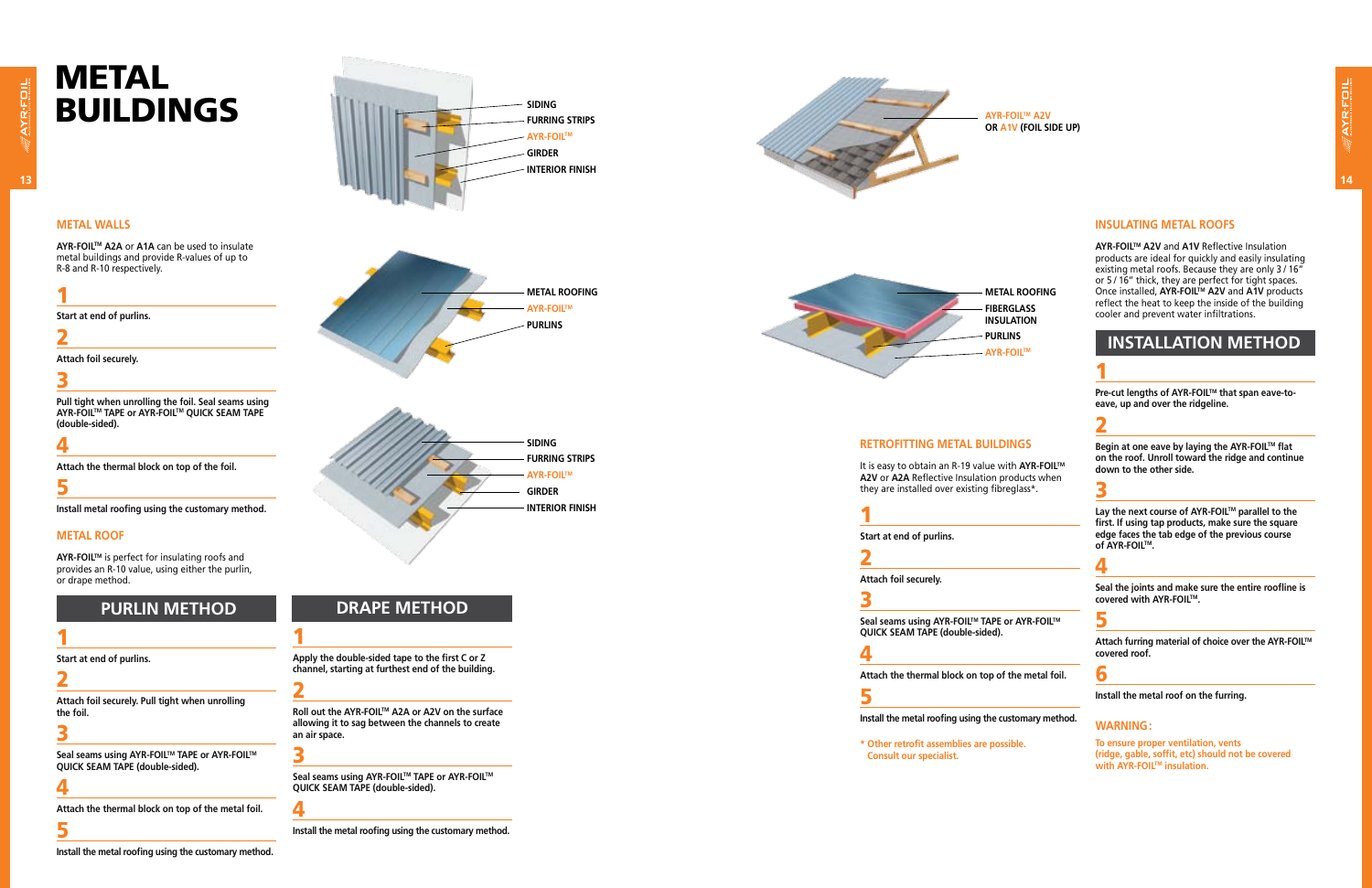## Radiant **BARRIER FOR ATTICS**



## Insulating water pipes and air ducts round or regular ducts



In the summer, most of the heat entering homes and buildings comes through the roof. Using a reflective foil like **AYR-FOILTM** aluminium-aluminium or aluminium-kraft paper saves on air conditioning costs and maintains a comfortable temperature inside. **AYR-FOILTM** attic barrier can reduce heat gains through the attic by as much as 78%. Both products available are perforated to eliminate condensation problems. **AYR-FOILTM** radiant barriers can also improve fibrous insulation performance in the winter.

Staple the AYR-FOIL™ radiant barrier in place. **For adequate ventilation leave a 3" (7.6 cm) gap along the ridgepole and the base of the rafters. A turbine and gable vent or soffit vent will circulate air between the rafters.**

#### 1

- Prevents condensation.
- Reduces noise, and vibration.
- $-$  Is equivalent to more than 1  $\frac{1}{2}$ " (3.8 cm) of fibreglass insulation.
- Is not affected by moisture or water.
- Contains no hazardous materials and is non-allergenic.
- Can be washed.
- Does not need to be painted.
- $-$  Is ideal for air conditioning and ventilation ducts.
- With spacer strips, adds R-6 to the R-value.

**TALK TO OUR TECHNICIANS ABC the R-8 installation method.**

**Install 2″-wide (5 cm) strips of AYR-FOIL™ every 16″ (40.6 cm) around pipes (two thicknesses) to create an air space.**

#### 2

**The joints can be overlapped without sealing the seams.**

#### **AYR-FOILTM A2A R-4.3 without spacer strips**

**R-6 with spacer strips**

#### 1

#### 2

**Roll the AYR-FOILTM A2A over the spacer strips and overlap the preceding piece by approximately 1" (2.5 cm). Avoid placing the envelope seams over the spacer seams. The foil side must face the pipe or duct.**

#### <u>3</u>

**Seal all seams with AYR-FOILTM REFLECTIVE FOIL TAPE.**

- **AYR-FOILTM pipe wrap can be used for smaller pipes and ducts. Available in 2", 4", 6" and 12" (5 cm, 10 cm, 15 cm and 30 cm) wide formats.**
- **AYR-FOILTM spacer strips are available in a 2" x 25' format and come in bags of 24.**

#### **Insulating attics installation method**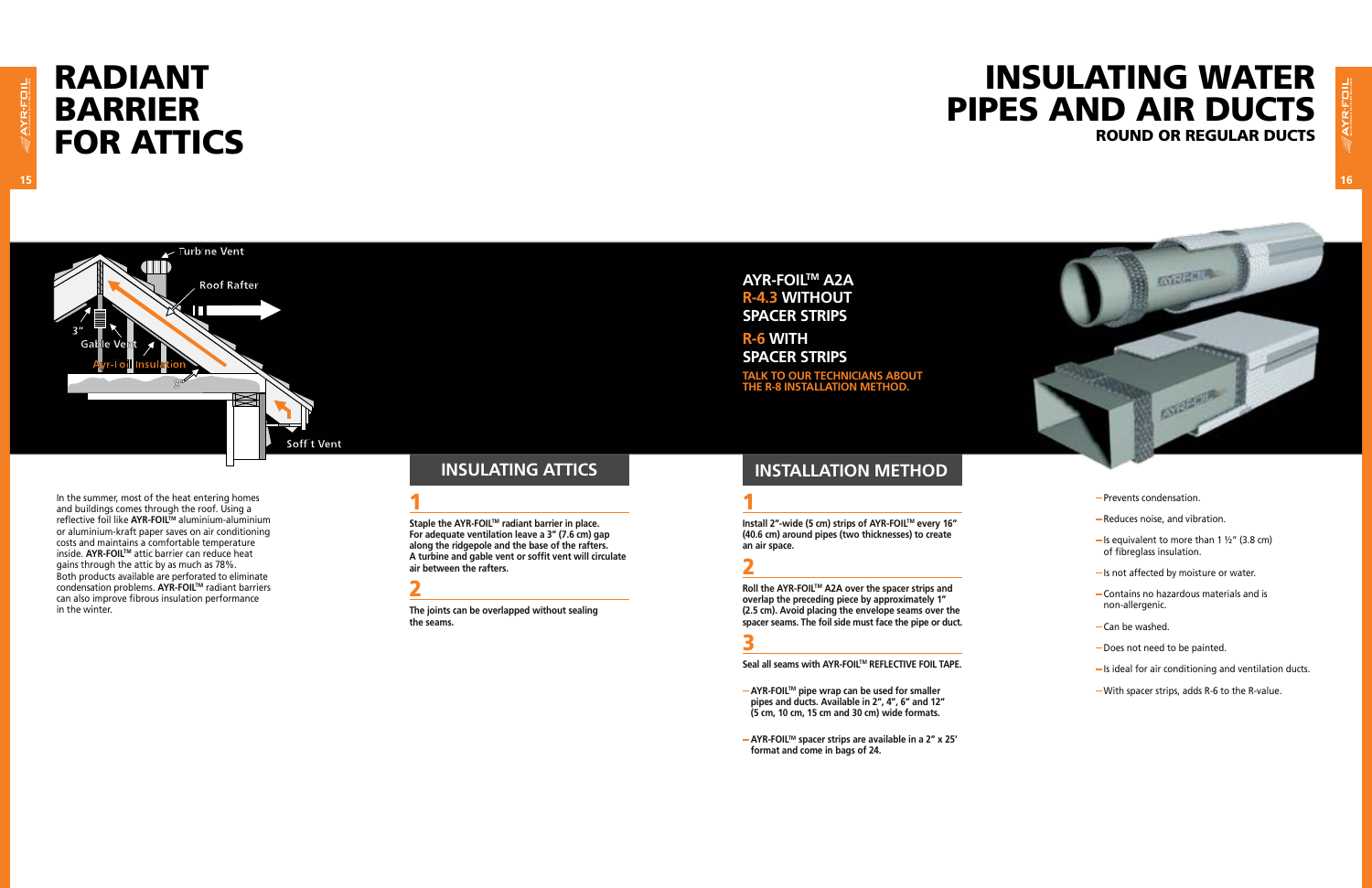# **WATER<br>HEATERS**

## Insulation systems under concrete slabs WITH OR WITHOUT RADIANT HEAT

- Is perfect for 40-and 60-gallon gas\* and electric water heaters. It can also be used with larger tanks.
- -Has a clean, washable finish.
- \* VERY IMPORTANT: To prevent fire hazards, do not cover the combustion chamber of the pilot light.

**AYR-FOILTM A2V AYR-FOILTM 2" (5 cm)**

**spacing strip**

#### **WITH**

Overlap the seams by 2" (5 cm). Cut AYR-FOIL<sup>™</sup> **so that it overlaps the base of the wall by 6" (15 cm).**

#### <u>3</u>

#### **Pipe and duct wrap**



Seal the seams with 2"- wide (5 cm) AYR-FOIL<sup>™</sup> **WHITE VINYL TAPE or ALUMINIUM TAPE 2"- wide (5 cm).**

**AYR-FOILTM can prevent up to 18% on energy losses from water heaters.**

#### WITHOUT **radiant HEAT**

### 1

**Unroll AYR-FOILTM over the sand or gravel, with the reflective side facing the ground (white side up (A2V)) or reflective side up (CA2P).**

## 2

 $-$ **CONCRETE SLAB AYR-FOILTM CA2P (rEflective SIDEUP)**

- $-$  Is easy and quick to install.
- Possesses 60 psi crush resistance.
- Helps reflect energy from the slab back into the room.
- Breaks the thermal bridges between the slab and the ground.

## 4

**Pour the concrete over the AYR-FOILTM.**

#### WITH **radiant HEAT**

1

**- RIGID INSULATION**  $-SAND$  **OR GRAVEL Ground**

 $-$  **SAND OR GRAVEL Ground**

**Unroll AYR-FOILTM CA2P over the rigid insulation\*, with the reflective side facing up.**

#### 2

**Overlap the seams by 2" (5 cm). Cut AYR-FOILTM CA2P so that it overlaps the base of the wall by 6" (15 cm).**

#### <u>3</u>

**Seal the seams with 2"- wide (5 cm) AYR-FOILTM ALUMINIUM TAPE.**

#### 4

Pour the concrete over the AYR-FOIL<sup>™</sup> CA2P.

**AYR-FOILTM A2V (White side up) or CA2P (reflective side up)**

- Eliminates basement dampness.
- -Increases comfort in the basement.
- Keeps the temperature of the slab very close to room temperature.

\* Consult heating systems manufacturers to know more about rigid insulation requirements.

#### with or without **AYR-FOILtm A2V or CA2P**



#### **WITHOUT**

 $-$  **CONCRETE** SLAB

It is the exclusive responsibility of the user to ensure that the products are installed according to applicable Building Codes and municipal authorities' requirements (ex.: R Value requirement).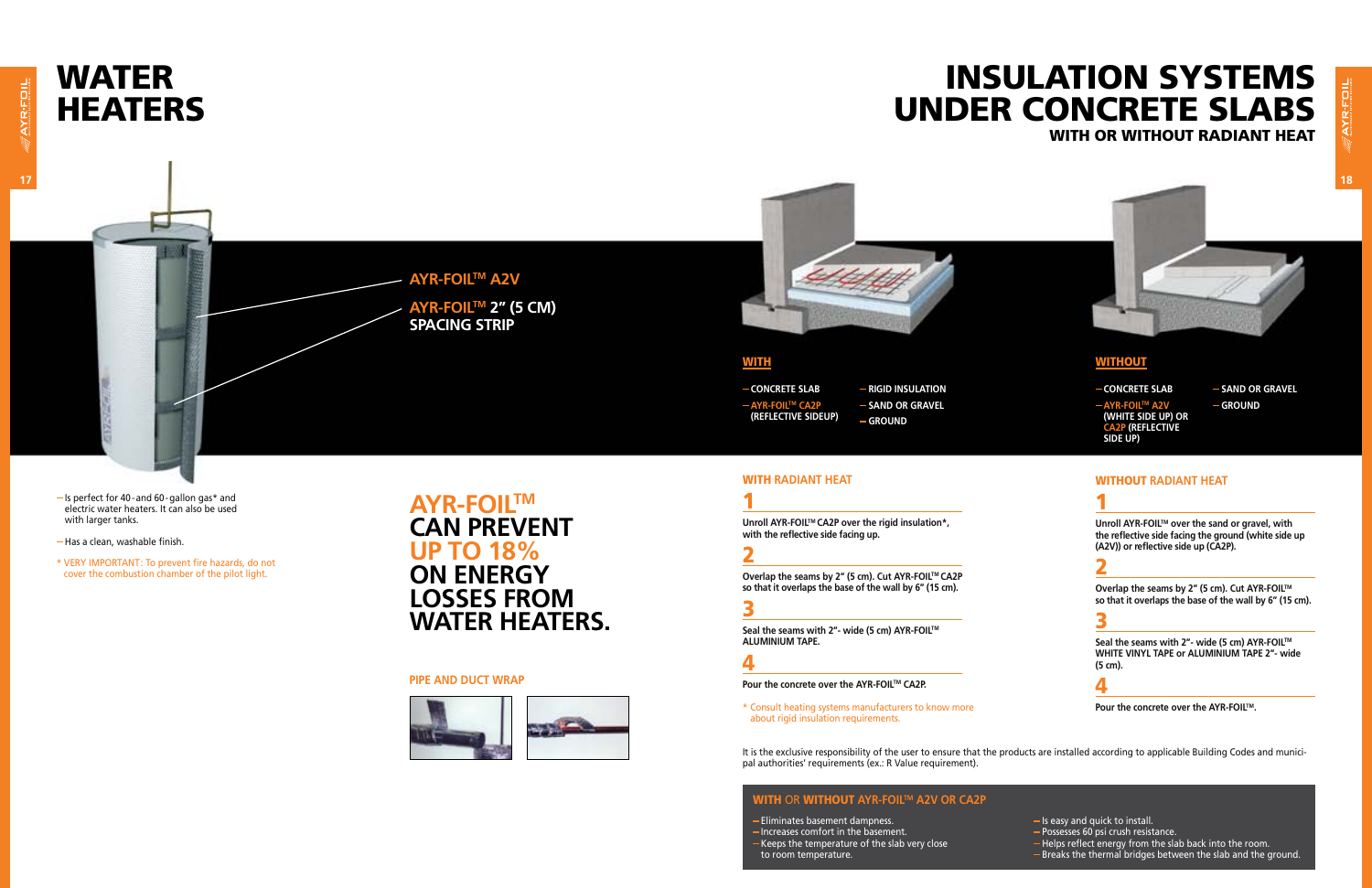# Radiant heating under a wood floor

# **OTHER<br>APPLICATIONS** applications

## **Up to R-14.5**

- $-Is$  installed between the joists.
- Conserves heat.
- Maximizes the efficiency of the heating system.
- Allows for a quick response time by the heating system.

#### 1

**Cut the AYR-FOILTM A2A to the right width, generally 16" or 24" (41 or 61 cm).**

#### 2

**Staple the AYR-FOILTM to the sides of the joists (see illustration).**

- Keeps the inside cool in summer and warm in winter.
- Makes it possible to cool down and heat up the rooms more quickly.
- **AYR-FOILTM** reduces heat losses.
- Is very light (no need to adjust
- Has a clean and washable finish.
	-
- 
- 
- the door opener).
- - $-H$ as an R-6 value.

**\* AYR-FOILTM is also available in 16" and 24" (41 and 61 cm) widths with staple tabs for easy, quick installation.**

- Be sure to leave at least a 2" (5 cm) air space between the top of the insulation and the roof.
- $-$  Install fibrous insulation between the rafters.
- Attach the **AYR-FOILTM A1V** to rafters.
- Install wood strapping.
- Install drywall.

#### **installation method**

#### **Garden sheds, fishing and hunting cabins**

- Can be use as an interior finish.
- Conserves heat.

#### **Insulating garage doors**

#### **Cathedral ceilings**



**AYR-FOILTM A2A**

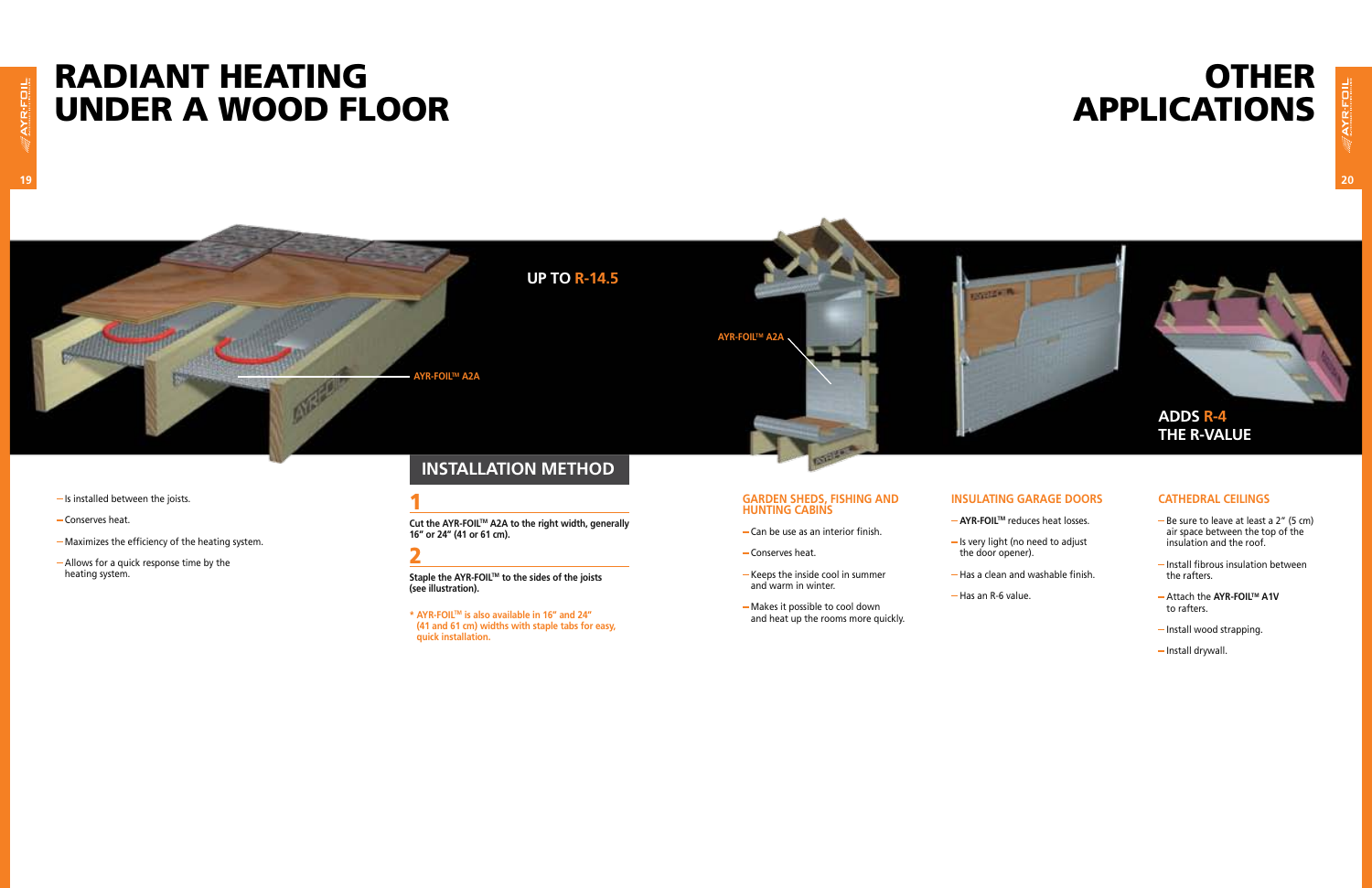| <b>ALUMINIUM- ALUMINIUM</b>       | <b>ALUMINIUM-KRAFT PAPER</b>      |
|-----------------------------------|-----------------------------------|
| 10 lbs / 1000 sq. ft              | 21 lbs / 1000 sq. ft              |
| 65 psi (Mullen burst)             | 40 psi                            |
|                                   | 25 beach units                    |
| 23 lbs/ n width (MD)              | 40 lbs/in width (MD)              |
| 24 lbs/in width (XD)              | 25 lbs/in width (XD)              |
| 0.005 inches                      | 0.008 inches                      |
| -40° F to 240° F (-40°C to 116°C) | -40° F to 240° F (-40°C to 116°C) |
| (no delamination)                 | (no delamination)                 |
| No delamination                   | No delamination                   |
| $0.03 - 0.05$                     | $0.03 - 0.05$                     |
| <b>Aluminium exposed 5</b>        | <b>Aluminium exposed 5</b>        |
| Polyester exposed 5               | Kraft paper exposed 25            |
| Aluminium exposed 0               | Aluminium exposed 0               |
| Polyester exposed 10              | Kraft paper exposed 10            |
|                                   |                                   |

# Radiant **BARRIER** DATA SHEET

# PRODUCT PROPERTIES

**Basis weight Bursting strength Puncture strength Tensile strength 23 lbs/ n width (MD) 24 lbs/in width (XD) Caliper thickness 0.005 inches 0.008 inches Operating temperature (no delamination) Water immersion (24 hrs at 73° F (23°C) Emissivity 0.03–0.05 0.03– 0.05 Flame spread (ASTM E84) Aluminium exposed 5 Polyester exposed 5 Smoke developed Polyester exposed 10** See complete data sheets at **www.resisto.ca / www.resisto.us** PRODUCT DESCRIPTION THICKNESS DIMENSIONS\* EMISSIVITY **A2A 2 layers of bubbles, reflective surface on both sides 8 mm (5/16 in) 16" 24" 48" 72" or 96" W X 62.5' or 125' L 0.06 A2V 2 layers of bubbles, reflective surface on one side and white polyethylene on other side, UV resistant 8 mm (5/16 in) 0.06 A1A 1 layer of bubbles, reflective surface on both sides 4 mm (3/16 in) 0.06 A1V 1 layer of bubbles, reflective surface on one side and white polyethylene on other side, UV resistant 4 mm (3/16 in) 0.06 CA2P 2 layers of bubbles, reflective surface with protective coating on one side and translucent polyethylene coating on other side 8 mm (5/16 in) 0.2**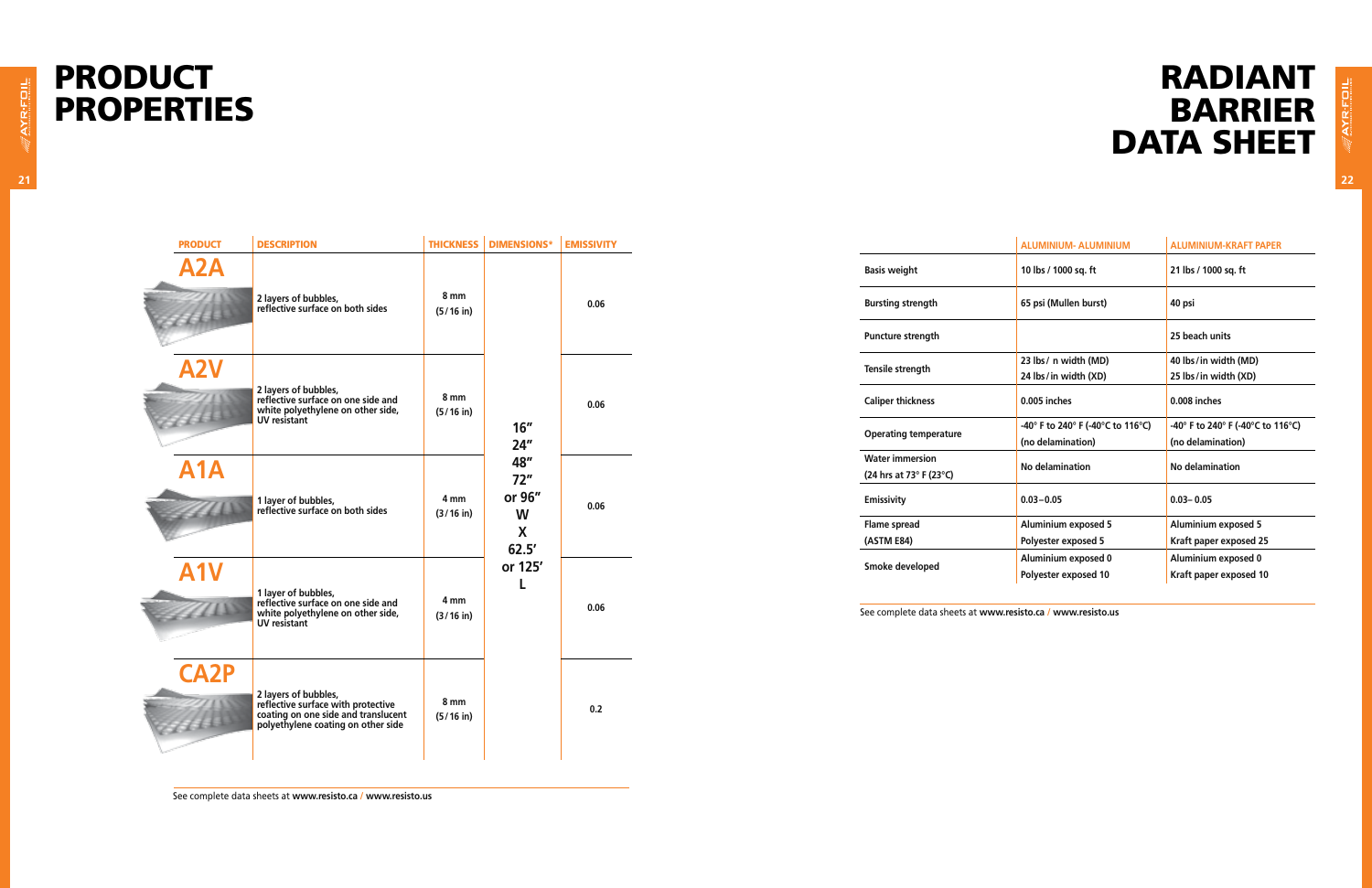**The following TIPs apply to all AYR-FOILTM products and should be taken into consideration during the installation.**



- The R-values given in this guide are based on current knowledge and testing methods. Since **AYR-FOIL<sup>TM</sup>** prevents heat transfers in three ways (see pages 5 and 6), energy savings and overall performance can be better than other insulation products with higher R-values. Always verify local codes before beginning the construction of new buildings.
- All cracks and holes on the surfaces should be repaired before installing **AYR-FOIL™.** If there is an existing vapour barrier, it must be removed or perforated to avoid condensation problems.
- With **AYR-FOILTM** A1V or A2V, the reflective side must face the air space. See the illustrations for exceptions.
- **−Installing AYR-FOIL<sup>™</sup> products has no effect on construction methods.** Some details in the illustrations should be considered as general indications only. When in doubt, contact our technical department.
- **AYR-FOIL™** should not be overlapped unless it is being installed under a concrete slab. The seams must be sealed properly.
- To reduce air infiltration and moisture transfers to a minimum, **AYR-FOILTM** should not be perforated. All perforations must be sealed with **AYR-FOIL™** TAPE or an appropriate caulking.
- Air spaces next to **AYR-FOILTM** products should be at least 5/8" wide (16 mm). For vertical air spaces larger than 2 1/2" (62 mm), an anti-convection barrier should be installed every 4 feet.
- **AYR-FOILTM** can be stapled, nailed, screwed, glued, or taped. When in doubt, ask one of our technicians to help you select the appropriate installation method.
- Always use protective eye glasses when using staple or nail guns.
- Always be careful when working with large pieces of **AYR-FOILTM** on windy days.
- $-$ Wear sunglasses when working outside with **AYR-FOIL™** products.

# INSTALLATION and SAFETY TIPS

# **23 24** and end-users Benefits for **CONTRACTORS,** architects,

- $-$  Is an excellent insulation solution for retrofit work where space is an issue.
- $-$  Is available in convenient sizes for easy installation; custom sizes are also available on request.

- Provides the most cost-effective R-value for its thickness.
- Provides a solution for reducing and eliminating condensation problems.
- Reduces costs associated with heat losses and gains thanks to its reflective properties.
- $-Is$  an environmentally friendly product.
- 
- 
- 
- 
- $-$  Is a technologically advanced insulation that limits heat transfers.
- 
- 
- **AYR-FOILTM**
- 

**AYR-FOILTM** is one of the most cost-effective energy saving products on the market. Its remarkable properties make it the ideal solution for new construction or retrofit projects in the residential, commercial, and agricultural sectors. It is also recommended for HVAC applications, metal buildings, and post frame buildings. With the increasing demand for energy efficient and environmentally safe products, we believe that **AYR-FOIL™** provides more benefits than any other type of insulation.



#### **Benefits for contractors**

- **AYR-FOILTM**
- $-$  Is easy to install because of its solidity and flexibility.
- Does not require any special tools or protection.
- Saves up to 50% on installation time compared to other types of insulation.
- Requires much less space for storage. (2500 sq. ft can easily fit in a pick-up truck).
- 

#### **Benefits for architects**

#### **AYR-FOILTM**

#### **Benefits for the end-users**

Ensures that homes and buildings are healthier, more comfortable, and more energy efficient.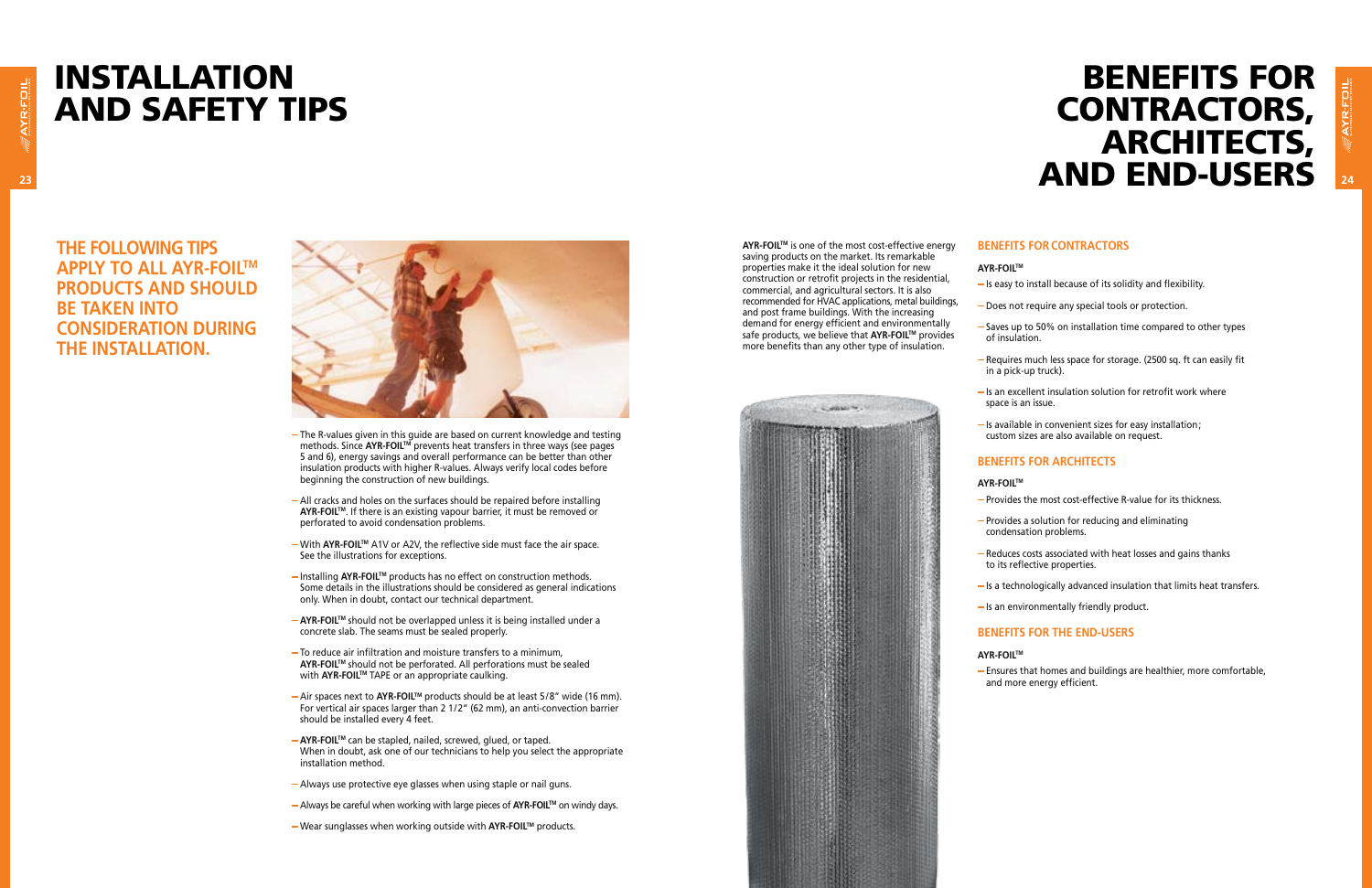## *25* **<b>INSULATION** 26 SOME REMARKAB a **PROPERTIES OF<br>AYR-FOIL™ REFLECTIVE**

- The white film is UV protected.
- $-Is$  environmentally friendly.
- $-Is$  non-toxic and non-allergenic, and harmless to humans and the environment.
- $-$  Is easy to work with. A utility knife and reflective tape are all you need. The easy installation saves you time.
- Reflects up to 97% of radiant energy. Energy transfers are down to minimum.
- $-$  Is robust and is not affected by mold and bacteria.
- Prevents insects and rodents from building nests.
- $-$  Is 100% waterproof.
- Has high moisture and puncture resistance.
- $-Is$  light and thin.
- Installation requires little space during retrofitting works.
- R-values are unaffected by humidity and water.
- Creates a thermal break.
- $-$  Is easy to repair. If a rip occurs, simply patch with foil tape. If the damage is extensive, cut the damaged area out and staple a new piece in place.
- Is ideal for retrofits and can be installed over existing insulation or on drywall.
- As a radiant barrier, reduces the solar heat gains through the roof.
- $-$  Is not affected by bad weather or frost and can be stored outdoors.
- Is shipped in plastic bags for easy storage.
- Is anti-static and does not damage computers.
- $-Is$  non-capillaty.
- Does not tear when being installed.
- Does not shrink over time.
- Properties not affected by UV rays.
- When not covered, its ability to reflect the light makes the rooms brighter.
- Robust: the reflective surface is mold-resistant.

| Thermal performance for heat<br>flow up, down and horizontal      | <b>ASTM C236</b>                          |
|-------------------------------------------------------------------|-------------------------------------------|
| Thermal performance for heat<br>flow up, down and horizontal      | <b>ASTM C518</b>                          |
| <b>Hot Surface Performance</b>                                    | <b>ASTM C411</b>                          |
| Flame spread and smoke<br>development (reflective surface)        | <b>ASTM E84</b><br>class 1/A              |
| Flame spread and smoke<br>development (On the white poly<br>side) | <b>ASTM E84</b><br>class 1/A              |
| <b>Water vapour transmission</b>                                  | <b>ASTM E96</b>                           |
| Tensile strength                                                  | <b>CGSB 51.33 M89</b>                     |
| Pliability                                                        | <b>CGSB 51.33 M89</b>                     |
| Emissivity                                                        | <b>ASTM E408-71/</b><br><b>ASTM C1371</b> |
| <b>Standard specification for</b><br><b>Reflective insulation</b> | <b>ASTM C1224</b>                         |
| Fungi resistance                                                  | <b>ASTM C1338-08</b>                      |
| Tomporaturo/humidity rocictonco                                   | ACTMA C10EO                               |

**Temperature/humidity resistance | ASTM C1258** 

NO. **AYR-FOIL™** is not a fire retardant (like drywall for instance) but it has a class 1-A flame spread and smoke development rating on both the reflective surface and the white poly side based on the ASTM E84 test. This meets most building codes requirements for insulation products.

#### **FAQ**

# **TESTING AND<br>CERTIFICATION** + FAQ

#### **Where can I use AYR-FOILTM insulation  ?**

Your imagination is almost the only limit to the many uses of **AYR-FOIL**™. It can be installed wherever you would use any other insulation. It can also be used for other applications. For example, it can be used as a camping mattress, stadium seat, cooler insulation, windshield sunscreen and much more.

Tests were performed on **AYR-FOIL™** reflective insulation products and radiant barriers by certified independent laboratories. American, Canadian and European laboratories used different techniques to validate the performance of the products based on the building codes in effect in their country. Visit our web site at **www.resisto.ca / www.resisto.us** for a complete list of data sheets.

#### **Is the air space necessary ?**

Since it already contains enclosed air spaces, **AYR-FOILTM** already has a good R-value. However, you will obtain better results and superior performance with an enclosed air space facing the reflective surface on one or both sides. Ideally, the air space should be 3 /4" wide but can range from 1 /2" to 2".

#### **Does AYR-FOILTM work in warm and cold climates  ?**

YES. Whether you live in a warm or a cold climate, the three methods of heat transfer (conduction, convection and radiation) apply. **AYR-FOIL™** will radiate out warm air in the summer and keep it in during the winter.

#### **Is AYR-FOILTM a va pour barrier  ?**

YES. All our bubble products are ASTM E96-certified type 1 vapour barriers. Like any other vapour **barrier, AYR-FOIL™** has to be in the right place in your assembly. Perforated aluminium-aluminium and aluminium-kraft paper radiant barriers are available when a vapour barrier is not desired.

#### **Is AYR-FOILTM a fire retardant  ?**

#### **Why should I use AYR-FOILTM TA P E ?**

In most applications, we recommend sealing seams with an appropriate tape. **AYR-FOILTM** TAPE meets fire ratings and vapour barrier requirements. The glue is designed to adhere permanently to the foil and white polyethylene.

#### For more information, feel free to contact us.